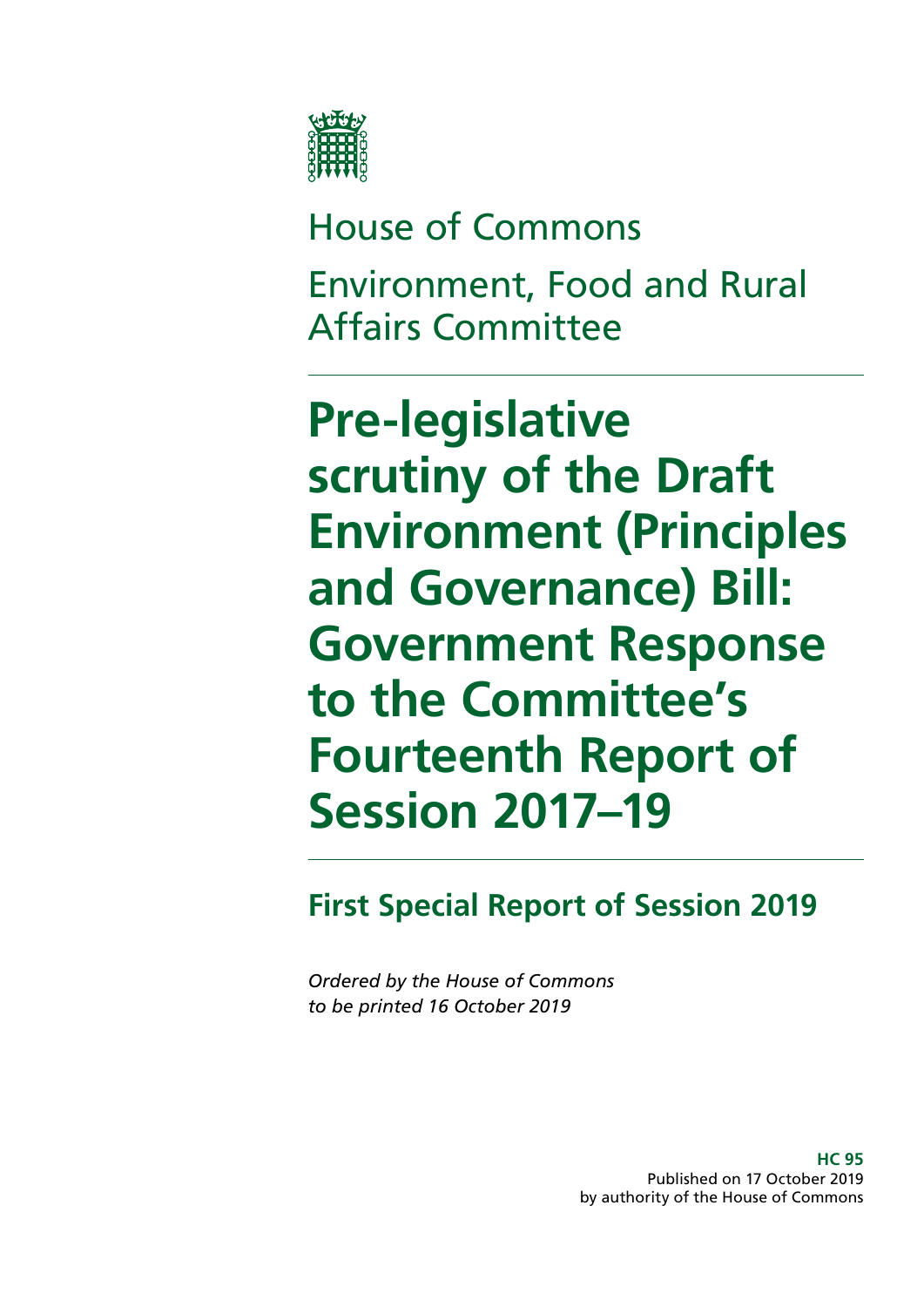#### **The Environment, Food and Rural Affairs Committee**

The Environment, Food and Rural Affairs Committee is appointed by the House of Commons to examine the expenditure, administration and policy of the Department for Environment, Food and Rural Affairs and associated public bodies.

#### **Current membership**

[Neil Parish MP](https://www.parliament.uk/biographies/commons/neil-parish/4072) (*Conservative, Tiverton and Honiton*) (Chair) [Alan Brown MP](https://www.parliament.uk/biographies/commons/alan-brown/4470) (*Scottish National Party, Kilmarnock and Loudoun*) [John Grogan MP](https://www.parliament.uk/biographies/commons/john-grogan/382) (*Labour, Keighley*) [Dr Caroline Johnson MP](https://www.parliament.uk/biographies/commons/dr-caroline-johnson/4592) (*Conservative, Sleaford and North Hykeham*) [Kerry McCarthy MP](https://www.parliament.uk/biographies/commons/kerry-mccarthy/1491) (*Labour, Bristol East*) [Sandy Martin MP](https://www.parliament.uk/biographies/commons/sandy-martin/4678) (*Labour, Ipswich*) [Mrs Sheryll Murray MP](https://www.parliament.uk/biographies/commons/mrs-sheryll-murray/4100) (*Conservative, South East Cornwall*) [David Simpson MP](https://www.parliament.uk/biographies/commons/david-simpson/1597) (*Democratic Unionist Party, Upper Bann*) [Angela Smith MP](https://www.parliament.uk/biographies/commons/angela-smith/1564) (*Liberal Democrat, Penistone and Stocksbridge*) [Julian Sturdy MP](https://www.parliament.uk/biographies/commons/julian-sturdy/4079) (*Conservative, York Outer*)

#### **Powers**

The Committee is one of the departmental select committees, the powers of which are set out in House of Commons Standing Orders, principally in SO No 152. These are available on the internet via [www.parliament.uk.](https://www.parliament.uk/)

#### **Publications**

© Parliamentary Copyright House of Commons 2019. This publication may be reproduced under the terms of the Open Parliament Licence, which is published at [www.parliament.uk/copyright](https://www.parliament.uk/copyright/).

Committee reports are published on the Committee's website at [www.parliament.uk/efracom](https://www.parliament.uk/business/committees/committees-a-z/commons-select/environment-food-and-rural-affairs-committee/) and in print by Order of the House.

Evidence relating to this report is published on the inquiry publications page of the [Committee's website.](https://www.parliament.uk/business/committees/committees-a-z/commons-select/environment-food-and-rural-affairs-committee/inquiries/parliament-2017/scrutiny-of-the-draft-environment-bill-17-19/publications/)

#### **Committee staff**

Ross Anderson (Placement Student), Ian Blair (Committee Assistant), Ian Bradshaw (Committee Clerk), Jonathan Finlay (Committee Specialist), Andy French (Committee Specialist), Beth Goodwin (Senior Committee Assistant), Xameerah Malik (Senior Committee Specialist), Annabel Russell (Committee Assistant), Ben Street (Second Clerk), Joe Williams (Media Officer).

#### **Contacts**

All correspondence should be addressed to the Clerk of the Environment, Food and Rural Affairs Committee, House of Commons, London SW1A 0AA. The telephone number for general enquiries is 020 7219 7341; the Committee's email address is [efracom@parliament.uk](mailto:efracom%40parliament.uk?subject=).

You can follow the Committee on Twitter using [@Commons](https://twitter.com/CommonsEFRA)EFRA.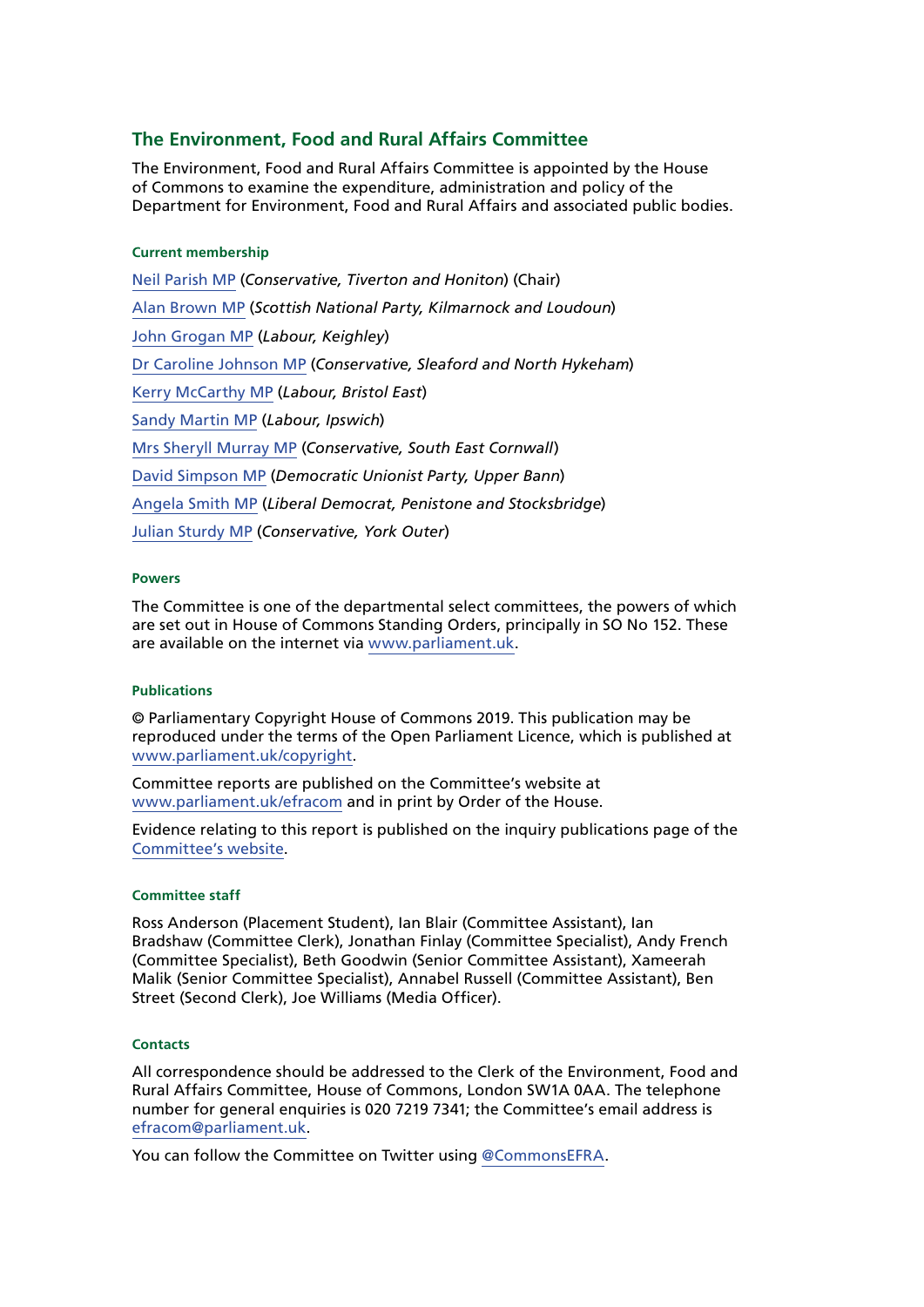# First Special Report

The Environment, Food and Rural Affairs Committee published its Fourteenth Report of Session 2017–19, *[Pre-legislative scrutiny of the Draft Environment \(Principles and](http://Pre-legislative scrutiny of the Draft Environment (Principles and Governance) Bill) [Governance\) Bill](http://Pre-legislative scrutiny of the Draft Environment (Principles and Governance) Bill)* (HC 1893), on 30 April 2019. The Government response was received on 15 October 2019 and is appended to this report.

# Appendix: Government Response

The government thanks the Environment, Food and Rural Affairs Committee (EFRA) for their inquiry and the publication of their pre-legislative scrutiny report on the draft Environment (Principles and Governance) Bill.

It is essential that the Environment Bill creates a powerful new legal basis for the protection and recovery of our natural environment in order to help face up to the ecological and climate challenges and to deliver the government's commitment to passing on the environment in better condition for future generations. With this in mind, we are extremely grateful for the Committee's constructive report and all the engagement by stakeholders and civil society throughout the pre-legislative scrutiny process. This has been invaluable in shaping the Environment Bill.

The government published the draft Environment (Principles and Governance) Bill in December 2018. This set out how we will maintain and improve our environment as we leave the EU and realise the vision of the 25 Year Environment Plan (25 YEP).

The Bill introduced today [15 October 2019] will create a new system of domestic environmental governance as we leave the UK. The Bill commits the government to publish an environmental principles policy statement which will guide future government policy making. The Bill will require this and future governments to set out how they plan to enhance the environment in an Environmental Improvement Plan and set long term legally binding targets on key aspects of the environment (air quality, water, nature and waste and resources) to further drive environmental enhancement. The Bill will set up an independent Office for Environmental Protection (OEP) which will advise and scrutinise government's environmental policy and achievements, investigate complaints, and take enforcement action to uphold environmental law where necessary in policymaking.

The government is committed to retaining and enhancing environmental protection as we leave the EU. With this in mind, we have agreed with many of the Committee's recommendations which reinforce the environmental effectiveness of the Bill.

Recognising the Committee's concerns about the duty associated with the principles, we have strengthened the duty on Ministers of the Crown to have 'due regard' to the policy statement on environmental principles to ensure the principles are embedded across government in a balanced but robust manner.

We agree that the OEP should have sufficient independence from government. With this in mind, we have substantially strengthened the safeguards for independence and accountability of the OEP in the Environment Bill. We have introduced a new statutory duty on the Secretary of State, in exercising functions in respect of the OEP, to have regard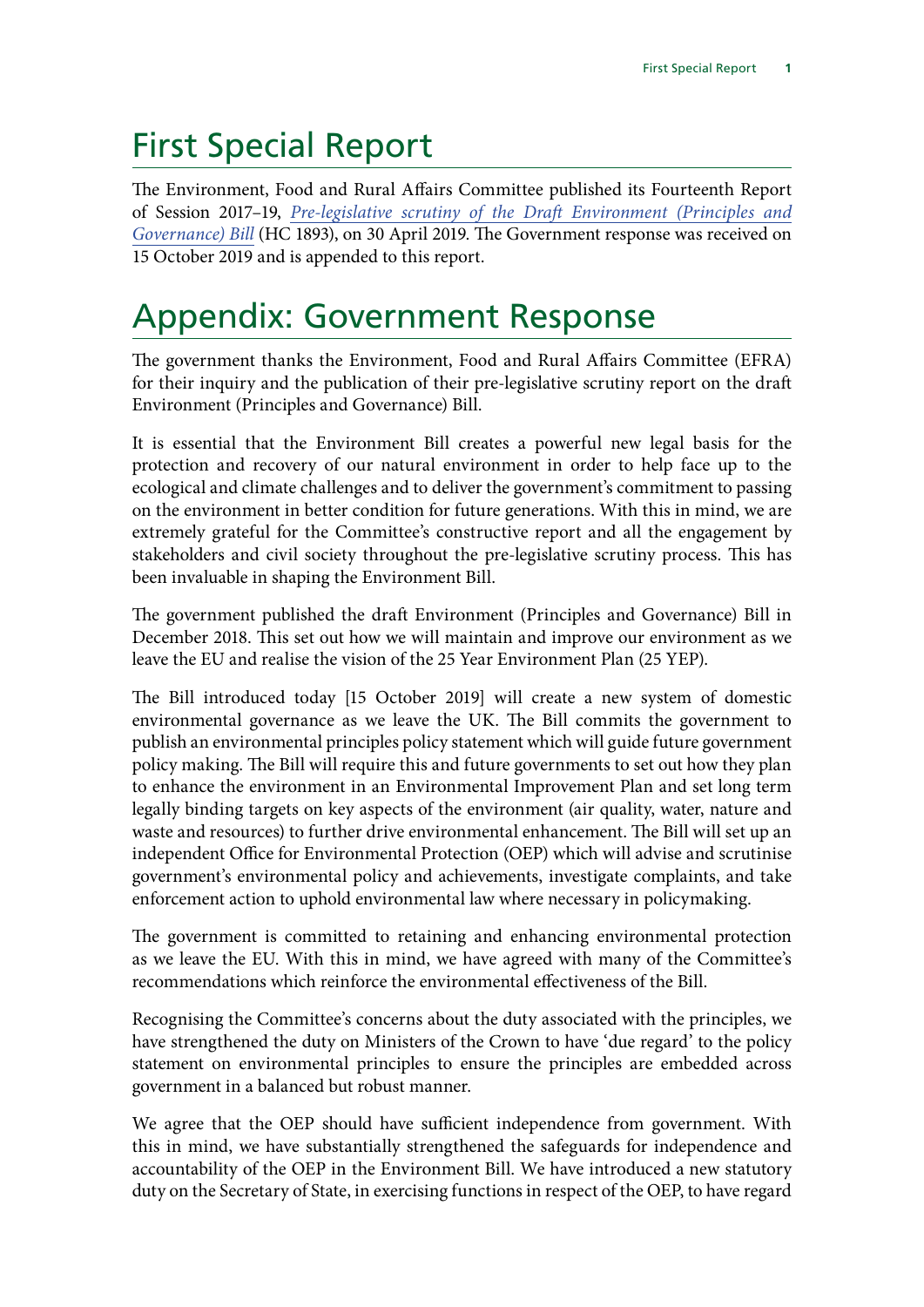to the need to protect the OEP's independence. It will have bespoke enforcement powers – which will include coverage of all legislation concerned with climate change – based on decision notices and provision for reference to a new Environmental Review process in the Upper Tribunal. The Bill sets a principal objective for the OEP to contribute to both the improvement of the natural environment and the protection of the natural environment. In addition, the OEP will be provided with a five year indicative budget to be agreed with HM Treasury (HMT) and it will be able to submit an additional Estimate Memorandum to Parliament alongside the Defra Estimate Memorandum.

The Bill introduces further measures to protect and enhance the environment building on the Committee's recommendations. A flagship element of the Bill is a framework for the setting of far-reaching, legally-binding and long-term environmental targets to be achieved by the government to drive significant environmental improvement. We will put in place rigorous, transparent and authoritative arrangements to inform those targets, such as seeking independent expert advice. To provide a clear frame of reference for the duties and powers set under the new framework, we have adopted an objective in the Bill to ensure that delivering on the EIPs and meeting the targets will result in a significant improvement of the natural environment.

More broadly than this, the Bill will take direct action to address the biggest environmental priorities of our age: air quality, nature recovery, waste and resource efficiency, and water resource management. We look forward to working with the Committee during passage of the Bill.

## **Responses to recommendations**

## *Cross-cutting*

*We recommend that the Government should leave enough time between introduction of the Bill and Second Reading to allow the Committee to conduct proper scrutiny of the remaining clauses in the Bill in order to inform the House's consideration of it*. (Paragraph 10)

The timetable for the passage of the Bill will be agreed through the usual channels but the government will endeavour to support and facilitate scrutiny by Select Committees. Defra Ministers and officials involved in the drafting of the Bill will be happy to answer questions from the Committee and to engage regularly during passage.

More generally, the government is conscious that this Bill is one of great public interest and merits broad scrutiny and public input. We have carried out extensive engagement when developing the Bill, with environmental stakeholders, businesses and local authorities. We have arranged for the new Youth Steering Group to consider our progress on environmental policy.

## *Environmental Principles*

*We recommend that Clauses 1–4 of the draft Bill are redrafted to provide a stronger*  legal commitment to the protection of the environment. An overarching objective to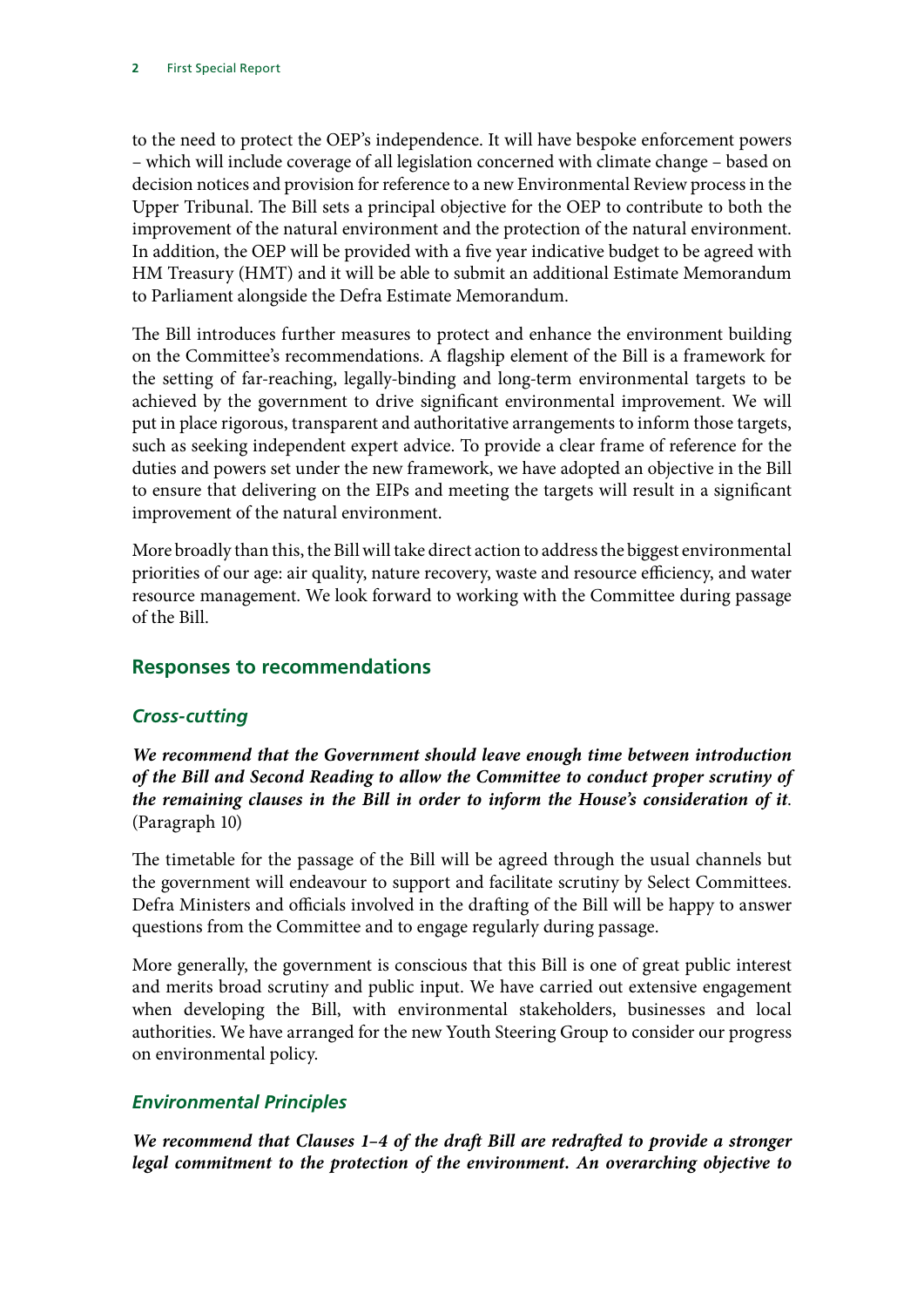#### *ensure a "high level of protection for the environment", as is currently outlined in the Treaty on the Functioning of the European Union, should be inserted into the draft Bill to underpin the other environmental principles*.

We agree with the Committee's recommendation to include an objective on the use of environmental principles. However, since domestic legislation works in a different way than International Treaties, the approach taken is focused on the UK context. Therefore, we intend that an objective will apply to the Secretary of State in drafting the policy statement (clause 16(4) of the Bill introduced today) and will underpin the interpretation and application of the environmental principles through the policy statement approach.

#### *The interpretation and application of the environmental principles in Clause 2 should not be left to just a policy statement but should be further outlined on the face of the Bill.*

The clauses set out which principles must be included in the policy statement and set out broadly what the policy statement must include in terms of process and approach.

Developing a policy statement will offer clarity and consistency on what the principles mean in practice. If further detail were added into the clauses as opposed to the policy statement this could create additional confusion for policy-makers because it would not be possible to set out in legislation the nuances and complexity of the environmental principles.

We agree, however, that the interpretation of the principles could be aided further and it is for this reason that we have added an objective for the policy statement on the face of the Bill, as set out in answer to the recommendation above.

#### *Given the importance it has placed on the policy statement, the government should also clarify and reinforce in the draft Bill the timescales and process for drafting, consulting on, publishing and reviewing the statement. This is essential for effective public and parliamentary scrutiny.* (Paragraph 26)

The Bill sets out a careful process to be followed in preparing and publishing the policy statement including consultation, Parliamentary scrutiny and the opportunity for the House of Commons to pass a resolution in respect of the policy statement. To add further restrictions on timescales would risk preventing good practice of consultation and engagement from occurring in previous steps. We commit to ensuring that the public and Parliament are kept adequately updated with regard to the proposed timings on the policy statement throughout the process and we will undertake early and effective consultation.

#### *The Government should amend Clause 4(1) to replace the duty to "have regard to" environmental principles with the stronger wording of "act in accordance with". Clause 4(2) should also be redrafted to reduce the level of discretion for Ministers to not act to protect the environment.* (Paragraph 35)

*Clause 1(6) should be redrafted to ensure that any exemptions necessary are more narrowly defined, with their implications in practice clarified in the explanatory notes. The Government should seek to substantially minimise the scope of the exemptions and to reduce their generality of application. Clause 1(6)(c) should be revised to ensure*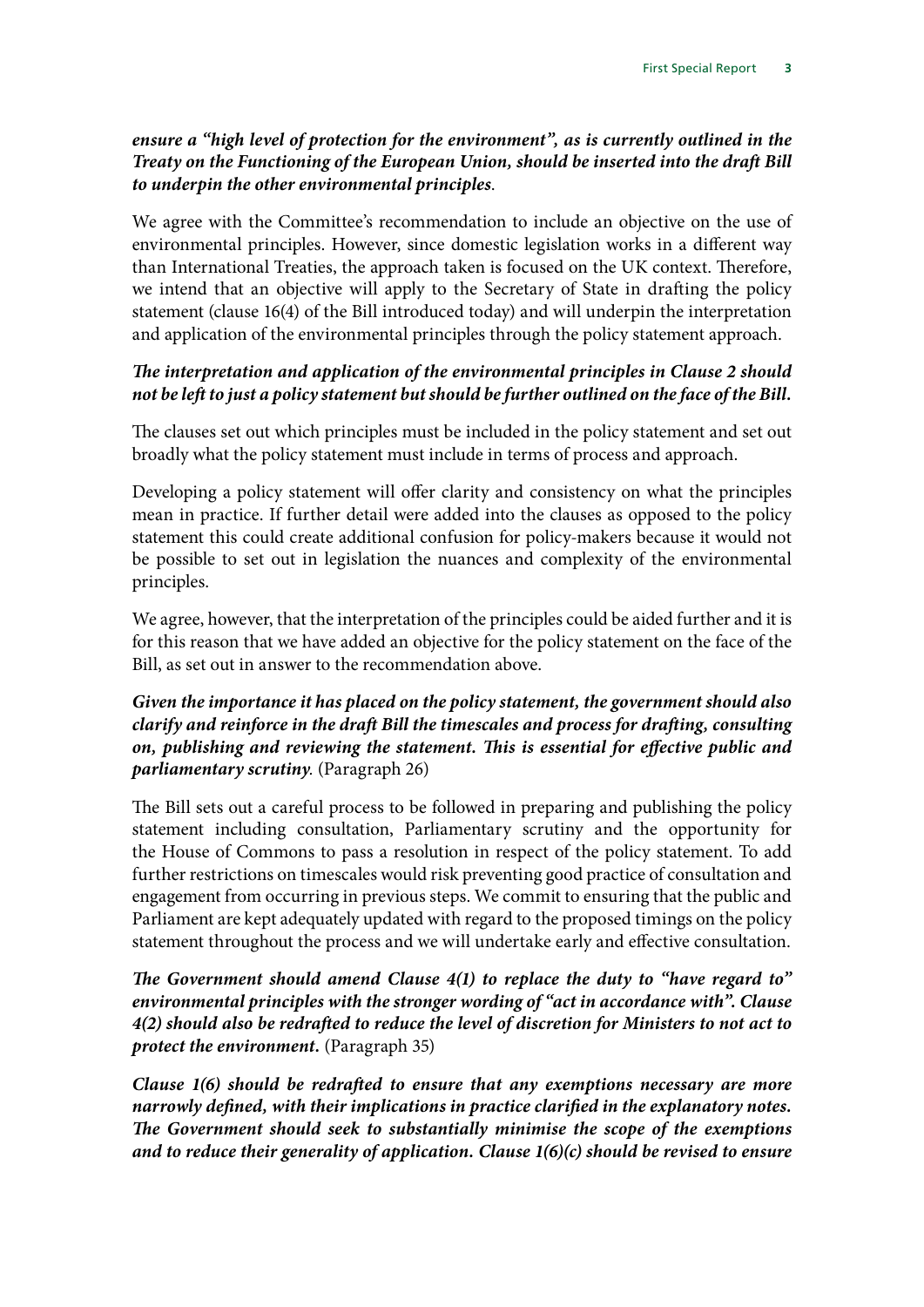## *that the Secretary of State cannot exclude further policy areas from the scope of the Policy Statement without public consultation and notifying the relevant parliamentary committees*. (Paragraph 43)

We have strengthened the current duty in the Bill from 'have regard' to 'have due regard' with the aim of ensuring that the policy statement is used effectively across departments. Strengthening the duty in this way means that Ministers of the Crown will be required to give fuller consideration to the principles as the policy statement will be given greater weight. This change strengthens the duty in line with the 'Public Sector Equality Duty' in the Equality Act 2010.

We have worked to edit and reduce the number of exemptions to the need for due consideration of the environmental principles. This includes removing what was clause 1(5) in the draft Bill as we believe it to be unnecessary. However, we consider that it is necessary to ensure a degree of proportionality in the application of the environmental principles because it ensures that policy does not need to be changed based on the principles where such a change would be disproportionate.

Following the Committee's recommendation we will make the following changes to the list of exemptions:

- We have deleted what was clause 1(5) in the Draft Bill as we agree that this does not add significant value.
- We have clarified in the explanatory notes that the exemption in clause  $18(3)(b)$ of the Bill introduced today only applies to decisions around taxation, spending or allocation of resources within Government.
- We have removed what was clause  $1(6)(c)$  in the Draft Bill, which gave the Secretary of State the power to add additional exclusions at a later date, as we no longer consider this to be necessary.

#### *The Bill should be amended so that the effect of the policy statement extends to all public authorities when making any decisions. There should also be an obligation on all public authorities for written confirmation that the principles have been applied in their decisions.* (Paragraph 36)

With regard to other public bodies, this would go significantly above equivalence and place a large regulatory burden on public bodies. As is the case in the EU currently, we expect that if public bodies need to use the environmental principles in decision-making, the principles should be included in the relevant legislation or guidance and will therefore be used by public bodies in the exercise of their functions.

To achieve equivalence with the EU, the duty should be based on policy-making. The environmental principles are used in decision-making where they are explicitly referenced in legislation, such as article 6(3) of the Habitats Directive. This will continue to be the case as we leave the EU.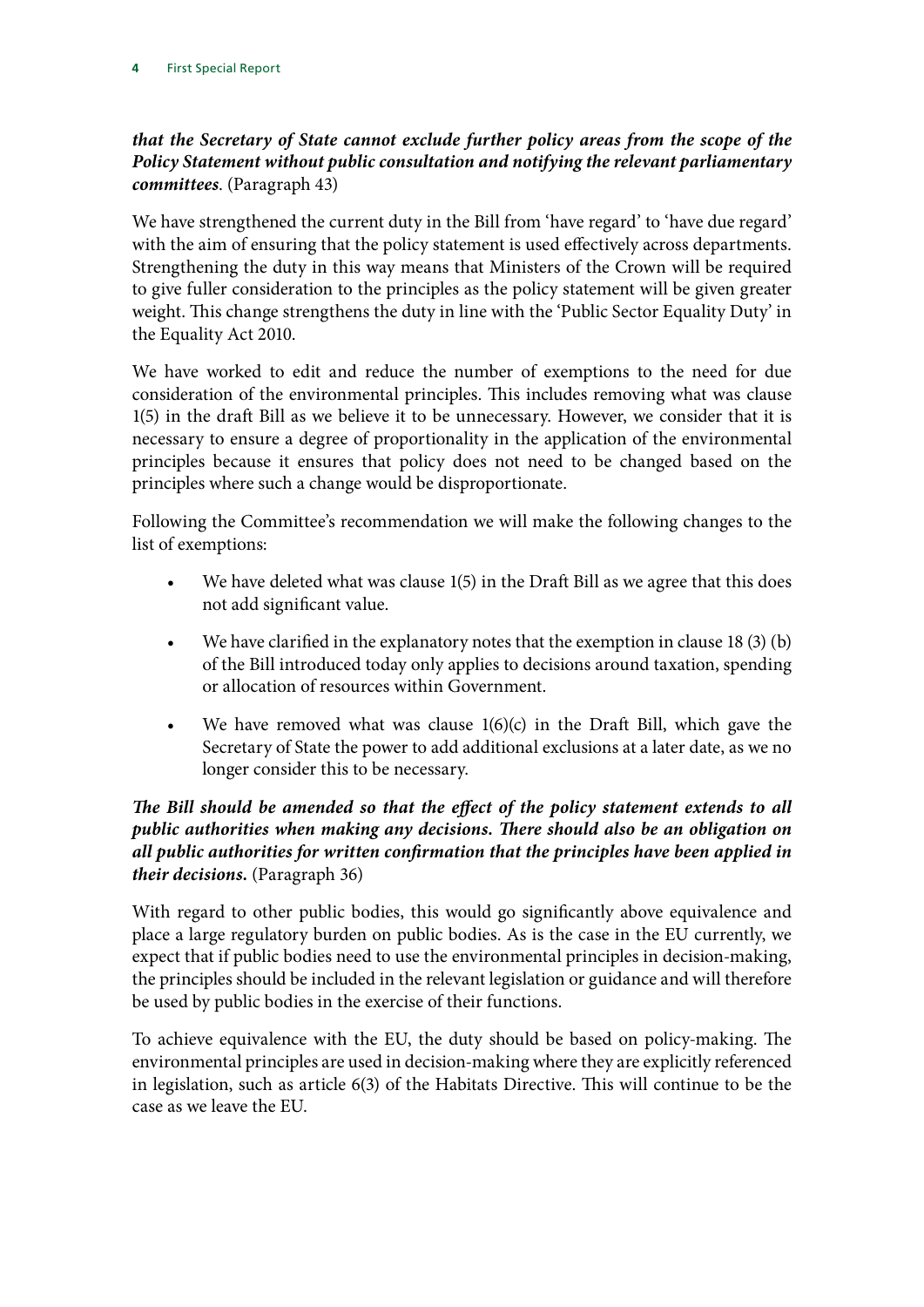#### *Office for Environmental Protection (OEP)*

*To achieve equivalence with the existing arrangements as members of the European Union, the Bill should be redrafted to ensure greater independence for the Office for Environmental Protection. The Office for Environmental Protection must not be solely a body of Government. The Government should revisit the legal status of the Office for Environmental Protection to provide greater independence than a standard Non-Departmental Public Body allows. Lack of precedent should not be a barrier to establishing a constitutionally innovative model, especially given the Secretary of State's ambition for the watchdog to be "world leading".* (Paragraph 68)

We welcome the views of the EFRA Committee in relation to the overall constitution of the OEP and agree that we should be mirroring safeguards in bodies that are deemed to have sufficient independence from government.

We are establishing the OEP in law as a non-Crown body corporate, with the intention that it will be classified as a Non Departmental Public Body (NDPB). A number of NDPBs already hold government to account, such as the Committee on Climate Change, and the Equalities and Human Rights Commission. We will give the OEP a number of additional and proven safeguards, drawing on the Committee's recommendations, which will reinforce its independence from both government and Parliament. With these safeguards, Parliament will have sufficient opportunity to oversee and scrutinise the performance of the OEP and its ongoing operational independence from the government without altering its legal status in a manner which would raise serious constitutional concerns.

*The Government must revise the appointments process to ensure greater independence and transparency. We recommend that the process should be modelled on the equivalent process for the appointment of the Chair of the Budget Responsibility Council at the Office for Budgetary Responsibility. The Chair and all non-executive members of the board should be appointed by the Secretary of State only with the consent of the Environment, Food and Rural Affairs Select Committee.*

*The Chair should be subject to a pre-appointment hearing prior to the Committee consenting to her appointment. Similarly, a non-executive member should not be dismissed from the Board of the OEP without the consent of the Environment, Food and Rural Affairs Select Committee*. (Paragraph 51)

We fully agree that Parliament should have a key role in the process of making significant public appointments to organisations which hold the government to account. However, the government's view (set out in its May 2018 written evidence to the Public Administration and Constitutional Affairs Committee's inquiry into pre-appointments hearings) is that the ultimate decision on public appointments should be made by Ministers, as they are accountable and responsible for the decisions and actions of their department and its arms-length bodies. We also consider that applying the Committee's recommendation to all board appointments could be detrimental to the government's drive to increase the diversity of skills and experience of our public appointees by not appealing to some candidates; and would also cause ongoing procedural burdens for the appointment process of the board.

The OEP's non-executive members will all therefore be appointed by the Secretary of State, as is the case for appointments to the vast majority of NDPBs, including other bodies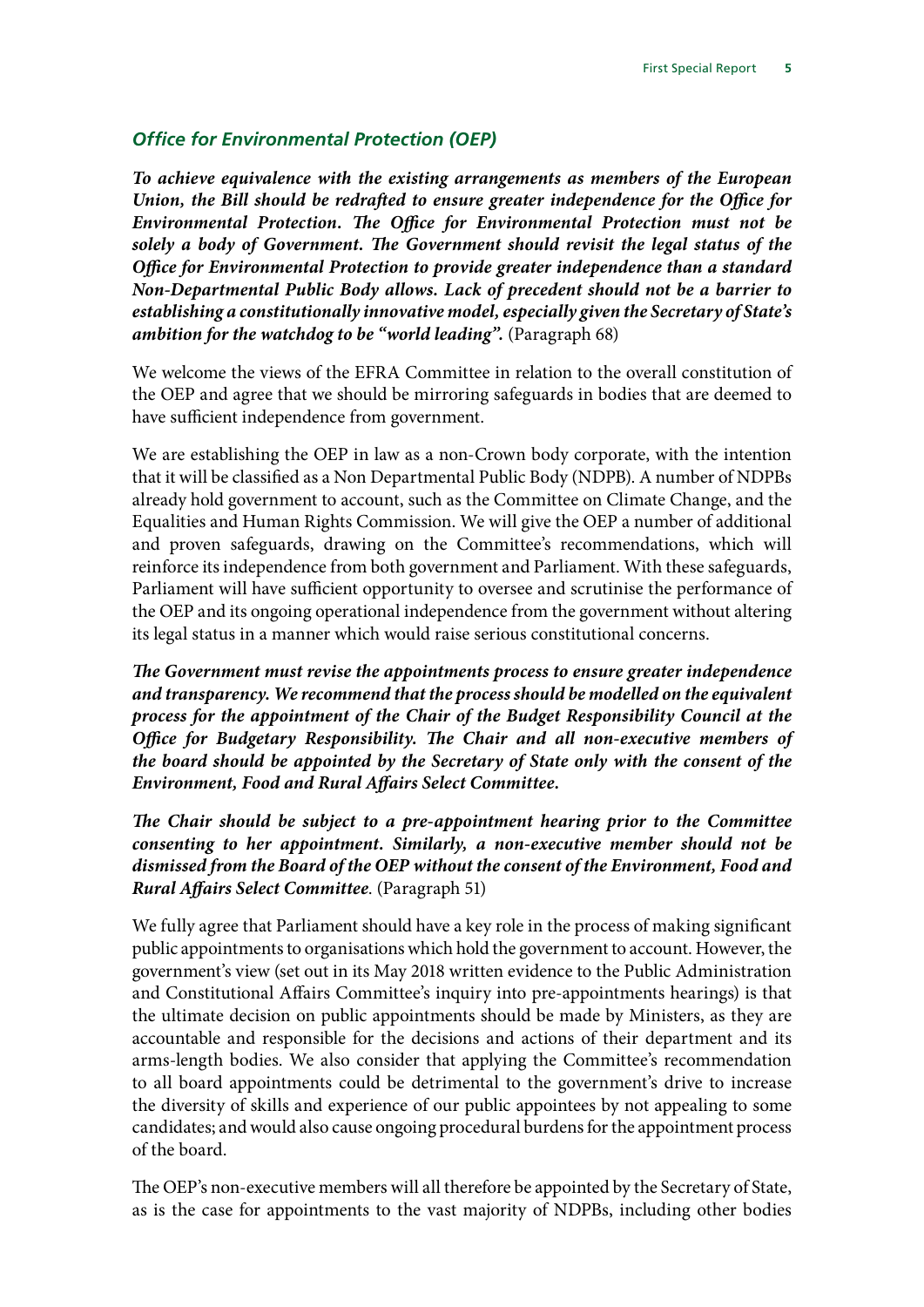which hold government to account such as the Equality and Human Rights Commission. The OEP will be added to the schedule of the Public Appointments Order in Council, which offers safeguards through independent regulation by Her Majesty's Commissioner for Public Appointments. The Secretary of State will as a result be required to act in accordance with the Governance Code, including the principles of public appointments; which will ensure that members are appointed through a fair and open process. The Chair will be classed as a 'significant appointment', requiring a Senior Independent Panel member approved by the Commissioner to sit on the Advisory Assessment Panel, who can report back to the Commissioner on any breaches of process.

Parliament is involved through pre-appointment scrutiny. Current scrutiny arrangements work well in ensuring the fairness of public appointments, an adequate level of Ministerial accountability and a sufficient level of independence for the board to perform its statutory functions transparently and effectively. We will therefore invite this Committee to carry out a pre-appointment hearing with the Secretary of State's preferred candidate for OEP Chair; and the Secretary of State will duly consider the Committee's recommendations. There have been previous occasions where, in the rare event of a Select Committee not agreeing with a Minister's preferred candidate, the Minister has decided not to proceed with the appointment as a result. The Secretary of State will remain responsible for the ultimate decision over appointments and dismissals of the Chair and non-executive board members.

In addition, we have introduced a new statutory obligation on the Secretary of State, in exercising functions in respect of the OEP, to have regard to the need to protect the OEP's independence. With regards to all of the OEP's ministerial appointments, this will ensure that the Secretary of State considers the preferred candidates' ability to act objectively, impartially and independently of government.

*The Government should commit to providing a multi-annual budgetary framework for the Office for Environmental Protection in the Bill. This commitment would help to ensure the Office for Environmental Protection's independence from Government and is consistent with best practice as seen with the Office for Budgetary Responsibility. Rather than grant-in-aid, the Office for Environmental Protection should also have its own estimate which should be negotiated directly with HM Treasury, and voted on by Parliament in the yearly Supply and Appropriation (Main Estimates) Bill.* (Paragraph 59)

We welcome and agree with EFRA's recommendation that the Government should commit to provide the OEP with a multi-annual budgetary framework, in line with precedents that exist for some other NDPBs such as the Office for Budget Responsibility (OBR).

The Bill provides for the OEP to be established as a non-Crown body corporate funded through grant in aid, giving it flexibility as it how it expands its resources within broad parameters agreed with Defra. In order to ensure its financial independence, the OEP will be provided with a five year indicative budget which is formally ring fenced by HM Treasury within any given Spending Review period.

This safeguard provides the OEP with longer term certainty of resources and mitigates risks of Defra restricting funding due to other financial pressures because HMT approval would be required in order to redistribute any agreed funding away from the OEP. Funding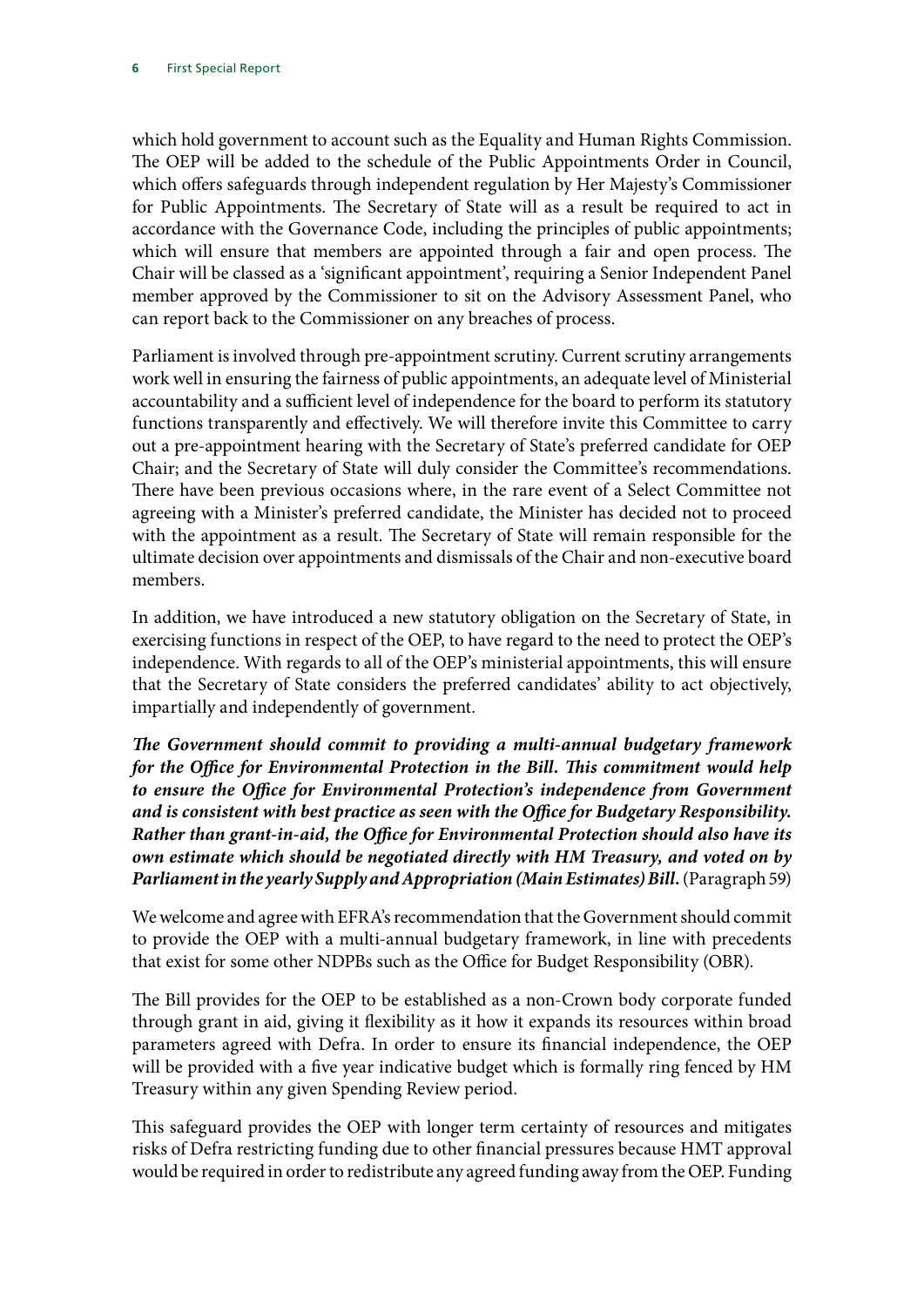delivery will follow usual administrative practice and be made public through a separate line in Defra's Estimate, with further detail in the OEP's own annual financial report, enabling Parliamentary scrutiny.

We recognise that during the initial set-up phase additional costs are likely to be incurred, and we intend to facilitate adequate funding during this phase. We also intend to review the first five-year indicative budget during the first two years of operation in order help assess what will be a more 'steady-state' annual operational cost of the OEP.

If the OEP were to have its own Estimate separate from Defra, there would be less ministerial accountability. The OEP would become more characteristic of a Non-Ministerial Department (NMD). Since NMDs are considered part of the Crown in the same way as any other Government Department, this would greatly complicate the delivery of the OEP's enforcement functions because it would not make sense for the Crown to initiate legal action against itself. There are also additional overheads associated with the governance of NMDs and additional administrative costs which would not represent value for money of public spending for a small body such as the OEP. Having its own estimate would also remove the flexibility for Defra to provide in-year financial support to the OEP in response to changing circumstances.

To create further transparency around the resources provided to the OEP, we will give the OEP the option of providing the relevant Select Committee with an additional Estimates Memorandum alongside the Defra Estimate. The Memorandum would provide the Select Committee with a clear statement of what is in the Estimate, why funding is being sought, including explanations of what has changed and why.

Given this, and the additional financial commitments we have made, we do not agree that a separate Supply Estimate is needed in order to achieve sufficient financial independence from government.

The OEP will be able to provide government and Parliament with additional information related to any changes in funding and how the funding will be applied, enabling any perceived shortcomings to be highlighted. Parliament may then choose to scrutinise the funding of the OEP further and hold government to account accordingly.

Following common practice, we would also expect Defra to agree to review the funding of the OEP at the point of any formal request from the body which is supported by, for example, a relevant business case. Taking this further – to enshrine this commitment in a public document which is provided to Parliament – we will include in the Framework Document between Defra and the OEP a commitment for Defra to review the funding of the OEP at the OEP's request.

*The definitions in Clauses 30 and 31 need to be expanded in scope and clarified in application and interpretation. We recommend that the Bill be redrafted to provide for a more holistic definition of the environment, with explicit reference made to the historic environment. Given the UK's departure from the wider framework of EU environmental law, international law should be included within the definition of environmental law, so that the OEP can factor international law into its enforcement and wider advisory functions. The Bill should also be redrafted to ensure that the OEP has the power to review all aspects of the Environmental Improvement Plans in its monitoring role.* (Paragraph 123)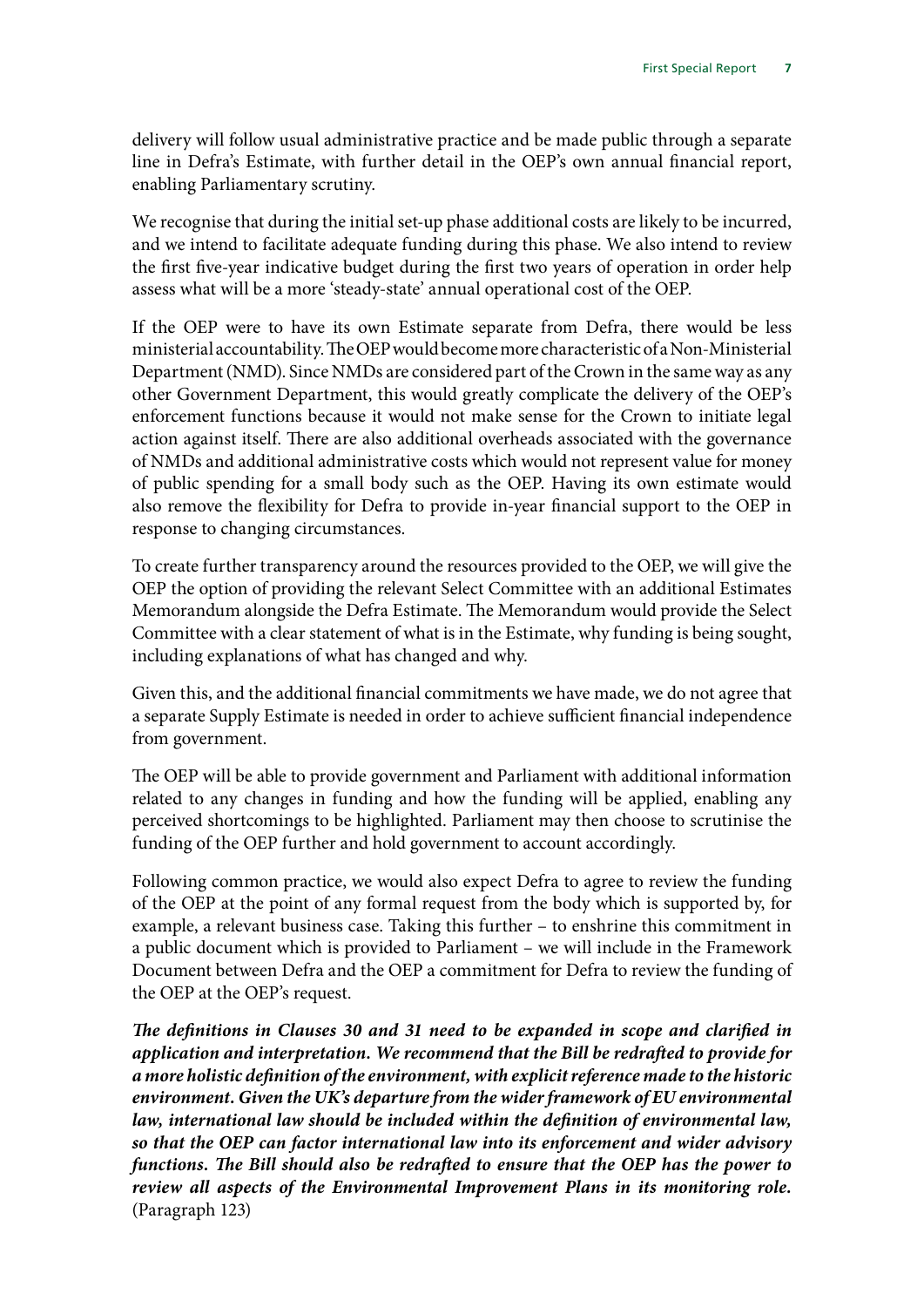We agree that these definitions are of central importance. In response to the Committee's recommendation 28, we have reviewed the explanatory notes to further clarify the meaning and effect of the definitions.

We do not think it is necessary or appropriate, however, to include international law or the historic environment within the definition of environmental law for the purposes of the OEP's enforcement function.

International laws often have their own robust compliance mechanisms. Where the UK remains a party to international instruments these will remain in force. It would be duplicative and confusing, potentially producing inconsistent or contradictory outcomes, to give the OEP a role of enforcing international law. The OEP will, however, be able to take enforcement action in relation to domestic national law that gives effect to international law, as well as that which was derived entirely domestically, or from the EU. Regarding the OEP's wider advisory functions, clauses 24 and 25 of the revised Bill enable the OEP to report on the implementation of environmental law and provide advice on any proposed changes to such laws. International environmental law will therefore be covered by the OEP's scrutiny and advice functions where it has been given effect through domestic law. In addition the OEP must monitor progress in improving the natural environment in accordance with the current EIP. The government remains fully committed to implementing within the UK those international agreements to which the UK is a party. This is reflected in the 25 Year Environment Plan. The Bill also provides for the OEP to give advice on matters concerning international law relating to the natural environment if requested by Ministers under clause 25 (1) of the Bill introduced today.

Regarding the Committee's recommendation for the Bill to "be redrafted to provide for a more holistic definition of the environment, with explicit reference made to the historic environment", we believe our definition of the natural environment is broad and comprehensive and well suited to support the intended remit of the OEP.

The current 25 Year Environment Plan, while a plan to improve the natural environment, recognised that in doing so, it is important to consider both the positive impact on the natural environment that preserving the historic environment can have, as well as potential negative impacts on the historic environment that enhancing our natural environment could have. One of the ten goals of the plan was to deliver 'enhanced beauty, heritage and engagement with the natural environment'. The Bill sets out clearly that our 25 Year Environment Plan will be adopted as the first EIP, and will set the benchmark for future EIPs. We therefore expect the approach taken by our 25 Year Environment Plan, which was welcomed by heritage stakeholders when it was published, will be mirrored in future EIPs by this or future governments.

The OEP has the ability to review all aspects of the EIP in its monitoring role. Clause 23 of the Bill introduced today provides the OEP with a duty to monitor progress in improving the natural environment and this will include consideration of the current EIP. Therefore we do not believe any amendments are necessary.

**There must not be a governance gap in law in relation to climate change when the UK leaves the European Union. Given the lack of enforcement provision for the Committee on Climate Change, the Office for Environmental Protection should play a role in enforcing the Government's targets and objectives relating to climate change.**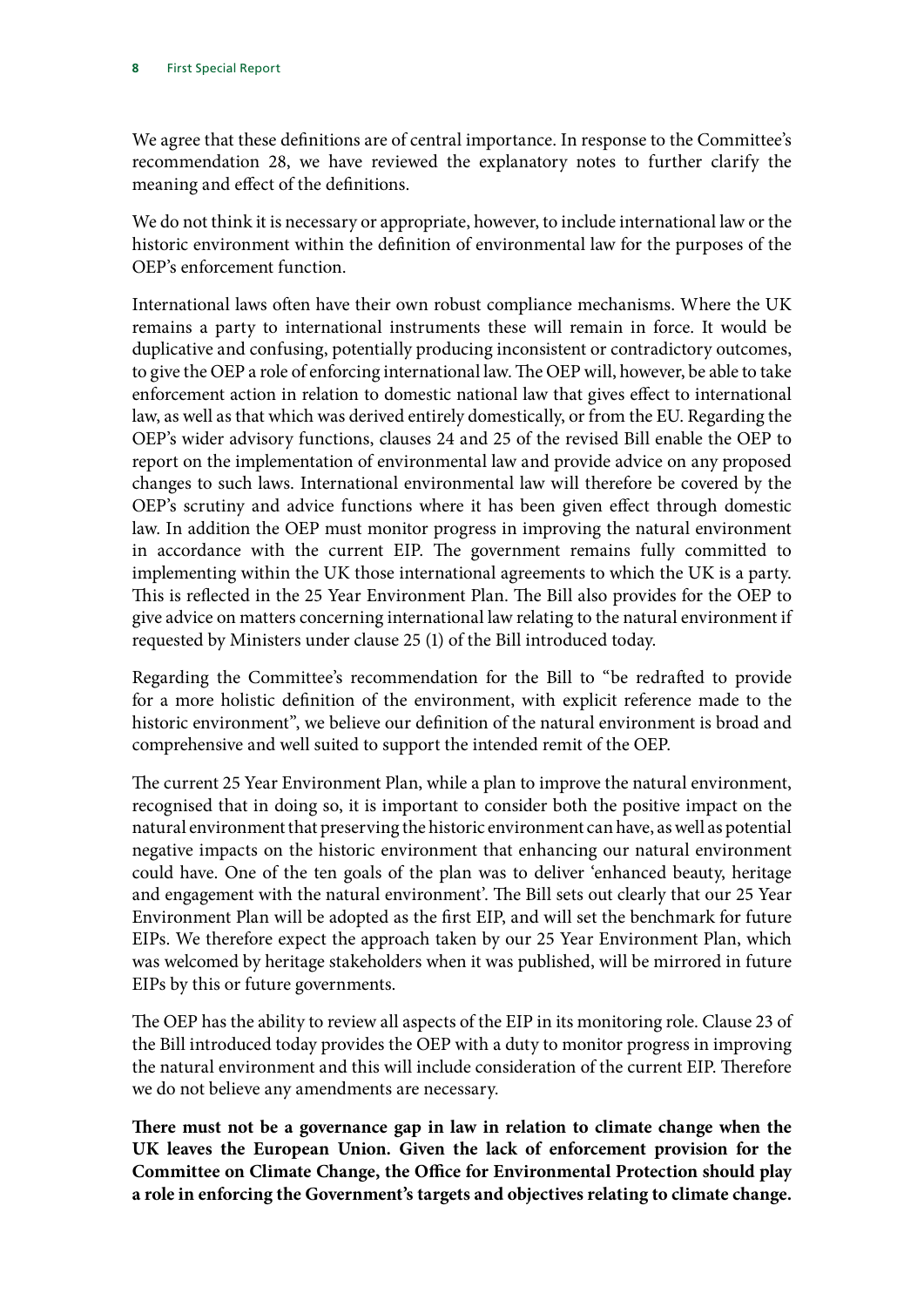**However, in undertaking this function, the OEP must not unnecessarily and negatively encroach upon the well-established advisory functions of the Committee on Climate Change.** (Paragraph 129).

**The Government should make clear via memorandums of understanding published alongside the Bill, how the Committee on Climate Change intends to co-operate with the Office for Environmental Protection. As the Climate Change Committee has no enforcement role, Clause 31 of the Bill should be redrafted to include Climate Change within the enforcement remit of the OEP. A duty should be placed on the OEP to consult the Committee on Climate Change before conducting any enforcement action in this area.** (Paragraph 130).

Climate change and the natural environment are two sides of the same coin and we therefore agree with the committee that climate change should be put on the same footing as the rest of environmental law, while respecting and maintaining the existing role of the Committee on Climate Change under the Climate Change Act. As such, we agree with the recommendations that the OEP should have climate change in the remit of its enforcement functions and have therefore removed the former exclusion at clause 31(3) (a) of the draft Bill. This will allow the OEP to bring cases against the Government in relation to the implementation of climate change legislation. This will also enable the OEP to take action if the Government misses its carbon budgets and fails to make proposals for corrective action as we progress towards our ambitious 2050 'net zero' target.

We also recognise the need to protect the role of the world leading Committee on Climate Change (CCC), ensuring that it is able to continue to provide its vital, independent role in providing advice and scrutiny on our carbon budgets, which the OEP's role will not overlap with. Our intention is therefore that both bodies will work closely together in a complementary way.

We therefore welcome the Committee's recommendation for a duty to consult the CCC when exercising its enforcement function in this area. In response, we have made a requirement for the OEP to inform the CCC prior to issuing an enforcement notice in relation to any climate change legislation. This should ensure that they are informed of each other's activities and can avoid any potential overlaps or conflicts before they arise.

We agree with the Committee's useful recommendation that a Memorandum of Understanding should be established between the OEP and the CCC to help underpin a mutually beneficial working relationship once the OEP is operational. Furthermore, the Bill requires the OEP to set out how it will avoid any overlap with the CCC when exercising its scrutiny and advice functions.

## *Role and Powers of the Office for Environmental Protection*

*To avoid unnecessary and costly duplication of technical expertise the OEP must set out in its strategy how its wider scrutiny and advisory roles will relate to and impact upon the other statutory bodies within the ambit of Defra.* (Paragraph 112)

We agree with these recommendations. We note that the OEP will be working with a range of existing bodies and government departments. We expect this to require Memorandums of Understanding (MOUs) to be developed to set out the practical arrangements and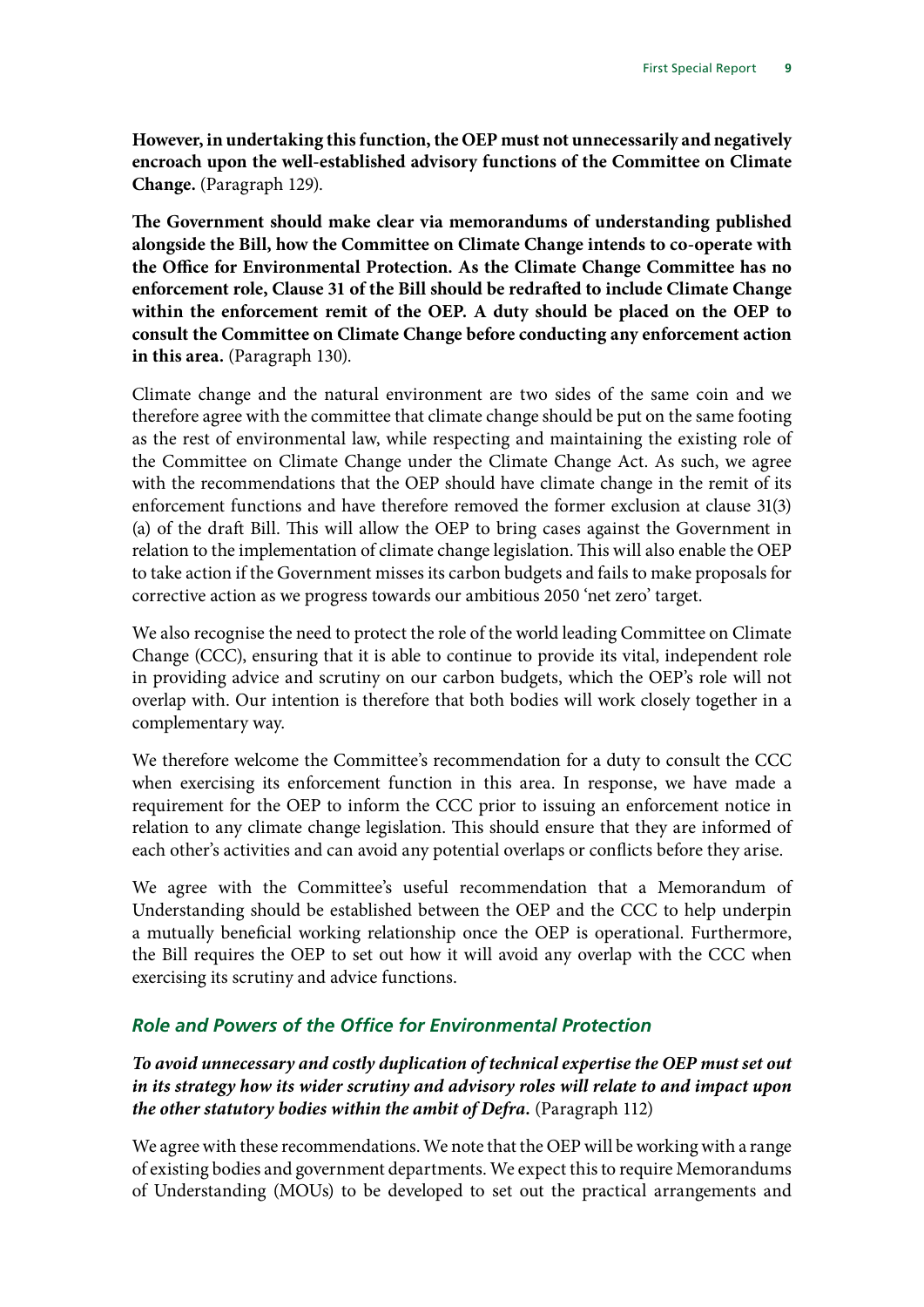reduce any possible duplication of effort. We have not made provision for the OEP to establish MOUs with bodies such as Natural England on the face of the Bill but instead have expanded the explanatory notes to state that the OEP's strategy will outline how it will resolve any potential for duplication of effort with relevant bodies. This could be through the use of MOUs.

#### *To avoid any tension between the OEP's two roles as an advisory body and a watchdog, Clause 16 should be redrafted so that the OEP only has to offer advice to Ministers at its own discretion.* (Paragraph 111)

We note the Committee's point on this issue. It is expected that when a Minister requires advice, they will direct their request to the most appropriate body with the technical knowledge and expertise to respond. It is anticipated that there will be few occasions when the OEP believes that providing advice to a particular request could cause a conflict of interest. In these circumstances, we would expect the OEP to respond by explaining that it will not be providing a substantive response, giving reasons, and providing advice as to the course of action it believes the Minister should take. This could be directing them to a body (such as the Environment Agency) which is better placed to respond to this request. This would overcome any possible tensions between the OEP's role as an advisory body and a watchdog.

The purpose of the Office for Environmental Protection is to replace the governance functions of the European Commission and hold public authorities to account. The Government should avoid unnecessary duplication with existing domestic regulators who already enforce compliance by private companies, NGOs or landowners. The definition of "public authorities" in Clause 17(3) should be clarified, with a specific exclusion added for statutory undertakers. (Paragraph 75)

We agree with the Committee's view that the OEP should not take enforcement action against private companies, NGOs or landowners in respect of private activities that are already regulated by someone else, where these people or organisations are not undertaking a public function. That is why we have limited the OEP to acting in relation to public authorities, meaning those carrying out a function of a public nature.

We disagree, however, with the Committee's recommendation to entirely exclude statutory undertakers from the definition of "public authorities" in the Bill. Certain functions carried out as a matter of statute by statutory undertakers, such as water companies, would be considered "functions of a public nature". These would include functions which, in EU law terms, would be considered to be undertaken by bodies acting as an "emanation of the state" and in relation to which, if the undertaker failed to comply with EU environmental law, the Commission could bring infringement proceedings against the UK. We therefore believe it appropriate for statutory undertakers to be covered by the OEP's remit in relation to these functions. They would not be covered, however, in relation to any other activities which would not be considered to be functions of a public nature. For example, duties such as in section 37 of the Water Industry Act to develop and maintain an efficient and economical system of water supply would not meet the definition of environmental law and would therefore not be in scope of the OEP's functions.

However, section 28G of the Wildlife and Countryside Act 1981, for example, does give statutory undertakers, including water and sewerage companies and a range of other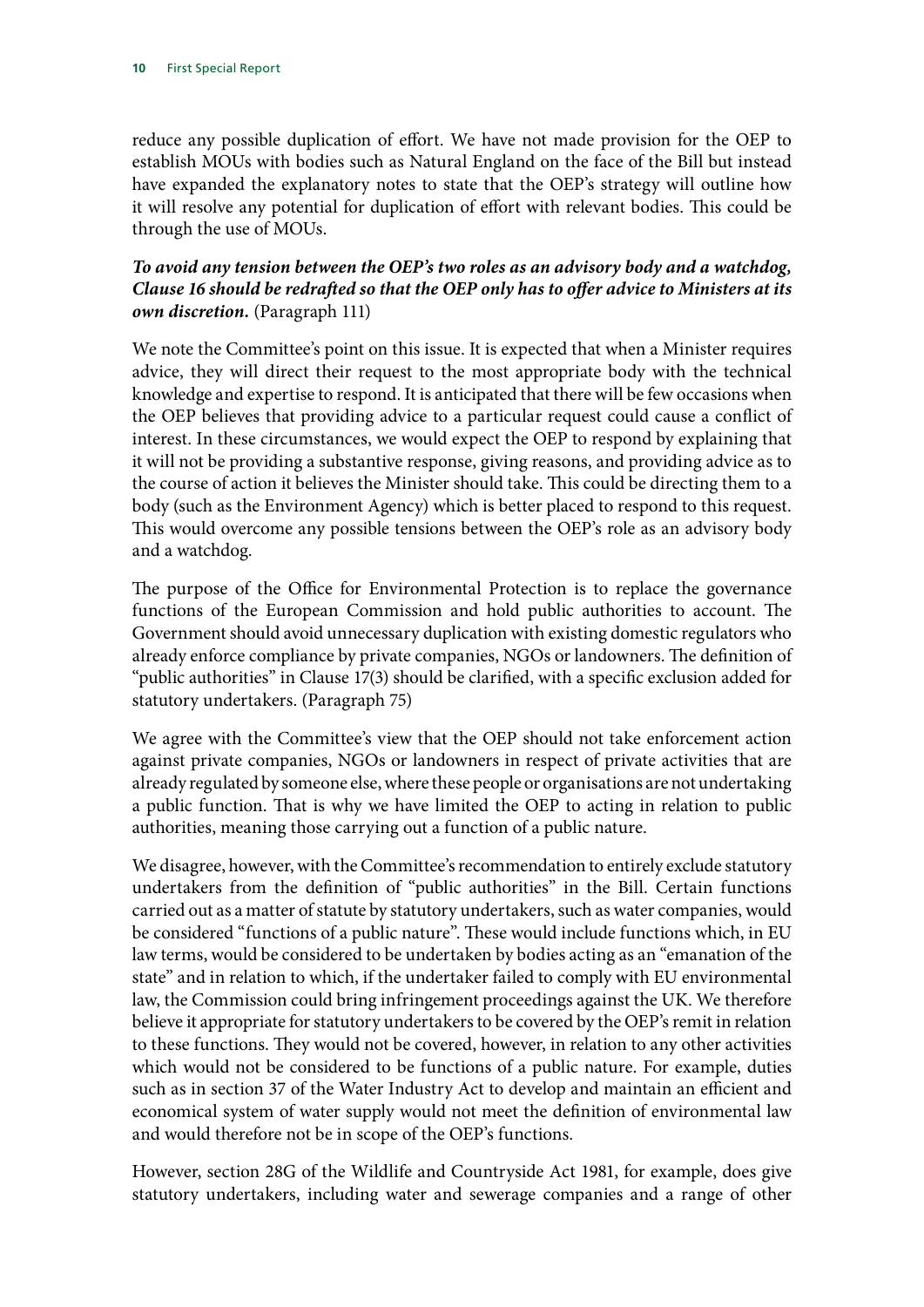bodies with public functions, the duty to take reasonable steps, consistent with the proper exercise of their functions, to further the conservation and enhancement of the flora, fauna or geological or physiographical features of sites of special scientific interest. Omitting statutory undertakers from the definition of public authorities would leave the OEP unable to act in this area. However, there is no intention to double regulate these organisations, and clause 20(6)(c) of the Bill introduced today addresses this by providing that the OEP's strategy must set out how it intends to exercise its complaints and enforcement functions "in a way that respects the integrity of other statutory regimes".

**The OEP should have the power to initiate investigations into a suspected breach of environmental law and should not have to wait for a complaint to have been lodged to do so. It is important that members of the public are clear about the specific role of the OEP, and the types of complaints it is intended to deal with**. *The Bill should be redrafted to ensure the OEP has the power to proactively carry out investigations into a serious failure to comply with environmental law on its own initiative, rather than just in response to a complaint. The discretionary and strategic nature of the OEP's enforcement provisions should be made clearer in the Bill to ensure that it does not become inundated with complaints relating to local matters. The word "serious" in relation to a breach of environmental law should be clarified on the face of the Bill*. (Paragraph 79)

We agree with the majority of the Committee's recommendations in this area.

We recognise that a clarification would be useful to make explicit the OEP's power to investigate on the basis of information received other than from a complaint (for example an implementation report by a public authority) that indicates a failure to comply with environmental law. As such, we have now provided on the face of the Bill for the OEP to initiate investigations on the basis of information from other sources rather than just being able to investigate following a complaint (clause 28(2) in the Bill introduced today).

We do not consider it desirable to seek to define what is meant by "serious" on the face of the Bill. It is impractical to establish such a definition that could reasonably cover all the areas of environmental law and contexts in which the OEP will need to judge seriousness, so inevitably such a statutory definition could be arbitrary and constraining.

We agree, however, with the core of the Committee's comments around avoiding the OEP becoming inundated with complaints relating to local matters. This is not our intention. Clause 20(7) in the Bill introduced today (formerly clause 12(4)) already directs the OEP to prioritise cases with national implications. We believe this already guards to a significant extent against the Committee's concerns regarding the OEP having to take on too many complaints relating to local matters or being at too much risk of challenge over its own judgements. However, we have considered this matter further, and have now amended the Bill to provide that the OEP's enforcement policy must set out how it intends to determine whether a failure to comply with environmental law is serious for the purpose of subsequent clauses (clauses 20(6)(a) and (b) in the Bill introduced today). This should provide greater transparency in relation to the OEP's approach to the meaning of the term "serious", and guard against this further.

#### *Given the weaknesses of the traditional judicial review process for dealing with environmental cases, an enhanced enforcement procedure should be established for the*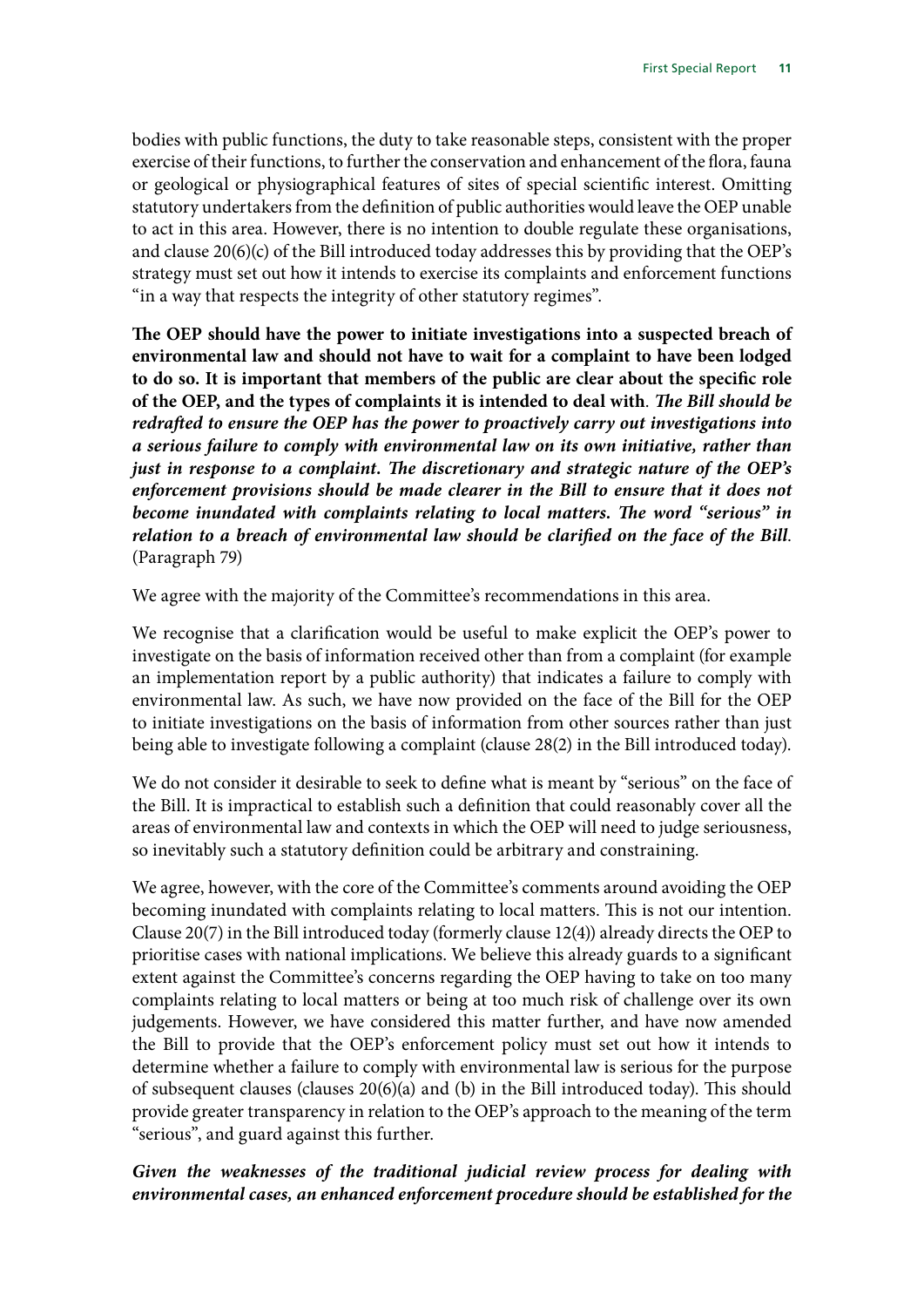## *OEP. Clause 25 should be redrafted to ensure that there is a legislative requirement on the court to take account of the issued decision notice as part of the review process.*  (Paragraph 95)

We note the Committee's recommendation and have made provision for a new environmental review mechanism in the Upper Tribunal for the OEP to bring legal challenges. The approach will have a number of benefits compared to that of a traditional judicial review in the High Court. In particular, taking cases to the Upper Tribunal is expected to facilitate greater use of specialist environmental expertise.

We would expect the decision notice to form a core part of the OEP's evidence in its application for review, and as such this would be considered by the court.

#### **The OEP should be empowered to issue emergency and interim measures in urgent cases and to intervene in other legal proceedings relating to its purposes. These additional powers are essential given the potentially irreversible nature of environmental harm.**  (Paragraph 96)

We have added a provision for the OEP to be able to bring a judicial review at the start of the process in those rare cases where it is necessary to prevent serious damage to the environment or human health. We believe this addresses the concern flagged by the Committee in relation to providing a mechanism to act in urgent cases. We consider it is better to do this via judicial review and applications for interim relief in proceedings in order that the decision remains with the court, rather than giving the OEP its own power to issue emergency and interim measures as the Committee recommends.

#### *In the absence of the power to fine, additional tools need to be given to the Office for Environmental Protection enforcement powers to ensure compliance with environmental*  law. Appropriate mechanisms to ensure greater personal accountability for failings will *help to sharpen the watchdog's teeth.* (Paragraph 103)

We agree with the Committee that it is unnecessary to make express provision for fines in the OEP enforcement framework. We consider that existing mechanisms are already sufficient in ensuring proper personal accountability for failings as explained below, so do not agree that the OEP needs additional tools in its enforcement powers.

Fines exist in the EU framework as an incentive for Member States to comply with CJEU judgments, without which no further legal sanction would exist. However, in a domestic context, Ministers and public bodies must comply with the law and can be found to be in contempt of court if they fail to comply with an earlier judgment. This is an established part of our legal system. Personal accountability, including financial penalties, is therefore already provided for via these contempt of court processes. Seeking to introduce further personal accountability, for example in terms of the Chief Executive or Chair of the public authority under scrutiny being required to attend and publicly account for what has gone wrong, would be a matter for a public inquiry. We do not believe it would be an appropriate extension of the OEP's powers for it to have the ability to launch or require a public inquiry. However, the OEP could recommend that the Secretary of State launch such an inquiry in its annual implementation report or in a report following an individual investigation. This does not require any additional provision in statute.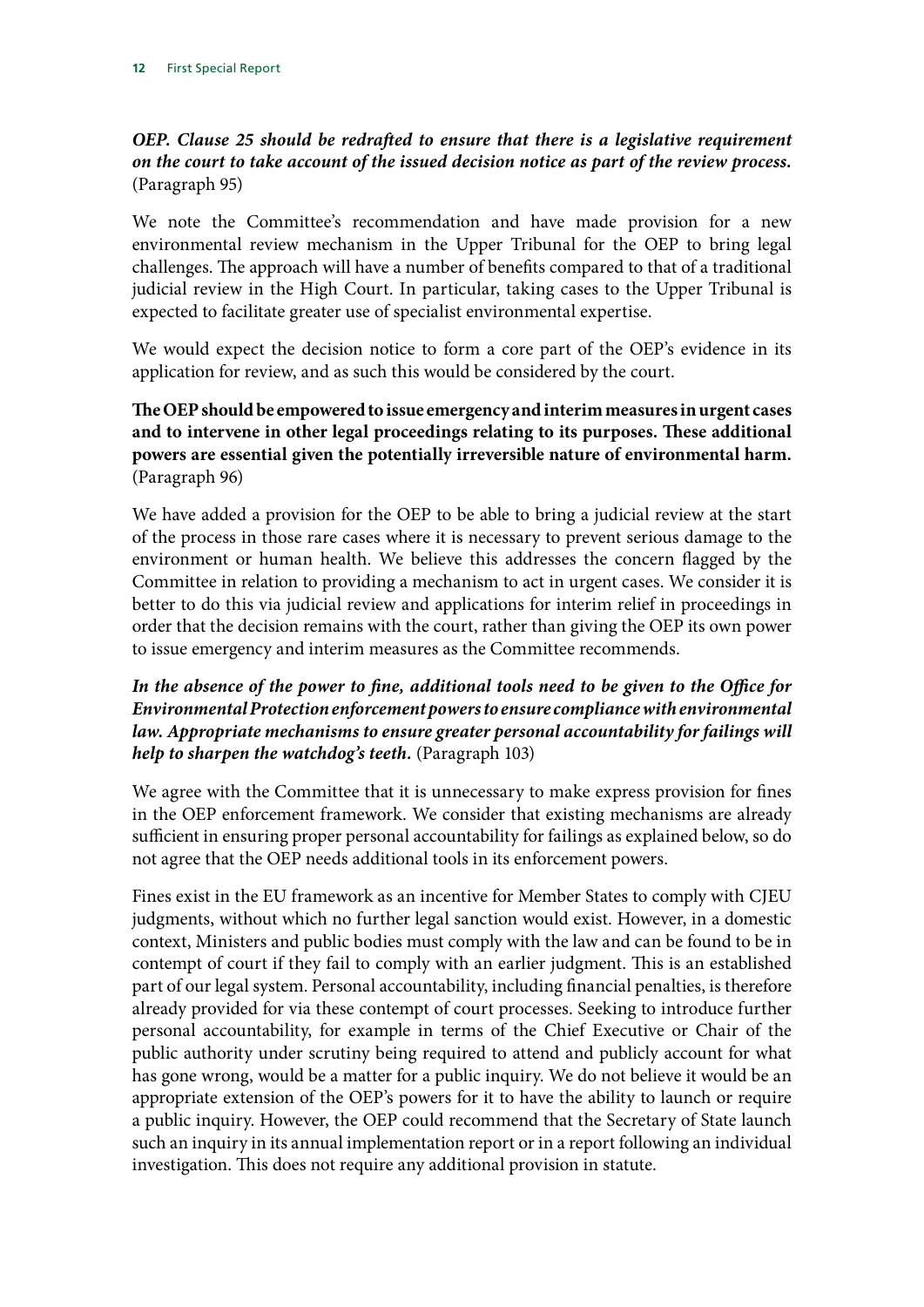*Defra should also continue to engage with legal experts on how best to incorporate the First Tier (Environmental) Tribunal into the enforcement process. An appropriate role for the Tribunal would be to confirm any decision notices issued by the OEP. The Tribunal could have a role in deciding whether there has been a breach of environmental law or whether the steps proposed to deal with the situation are adequate or reasonable.* (Paragraph 97)

**The Office for Environmental Protection needs to have the right balance of investigatory and enforcement powers, with sufficient legal teeth to ensure that compliance with environmental law is achieved without a majority of cases ending up in the courts. We welcome the OEP's powers to issue information and decision notices but are concerned that at present these notices will not have sufficient legal force to compel action.** (Paragraph 93)

We do not agree with the Committee's concerns in paragraph 93 that the notices do not have sufficient legal force. Giving the OEP more power by allowing it to serve binding notices would undermine regulatory independence if the OEP were to over-rule an appointed regulator, such as the Environment Agency. The Commission's Reasoned Opinions, which precede references to the CJEU, are also non-binding rather than binding. Our proposal for a decision notice is therefore very similar to this element of the EU framework.

We agree, however, with a number of points raised by the Committee in this area and have made changes to the Bill, notably regarding giving the OEP recourse to a new environmental review mechanism in the Upper Tribunal (rather than the First Tier Tribunal, the Upper Tribunal being more senior). The approach will have a number of benefits compared to that of a traditional judicial review in the High Court. In particular, taking cases to the Upper Tribunal is expected to facilitate greater use of specialist environmental expertise.

*We would welcome the extension of the Office for Environmental Protection to become a UK wide body but recognise that this decision sits within the power of the Devolved Administrations. The Bill should be redrafted so that, subject to the creation of separate bodies in the Devolved Administrations, the UK Government can establish the necessary mechanisms for cooperation and the sharing of data. Given the rushed timescales for the creation of the OEP, the Government should commit to a future review of the provisions for environmental governance across the UK within five years.* (Paragraph 139)

We agree with the recommendation that the OEP should work collaboratively and without overlap with any potential equivalent bodies in Wales and Scotland that may be established in the future by the Devolved Administrations. The Bill therefore facilitates this collaboration. The Bill will ensure that the OEP has the power to share information with any equivalent 'devolved environmental protection body'; that is any public body exercising similar functions to the OEP in the devolved nations. Secondly, the Bill places a duty on the OEP to consult the relevant devolved environmental protection body when exercising any function that may also be relevant to such a body. We expect that this duty would be triggered in relation to transboundary issues, of relevance outside of England, allowing them to bring relevant issues to the attention of each other and share information which might support their respective investigations or scrutiny. This would also require them to highlight specific complaints / enforcement cases relating to areas of environmental law where their competences may potentially overlap or be legally ambiguous. We expect that